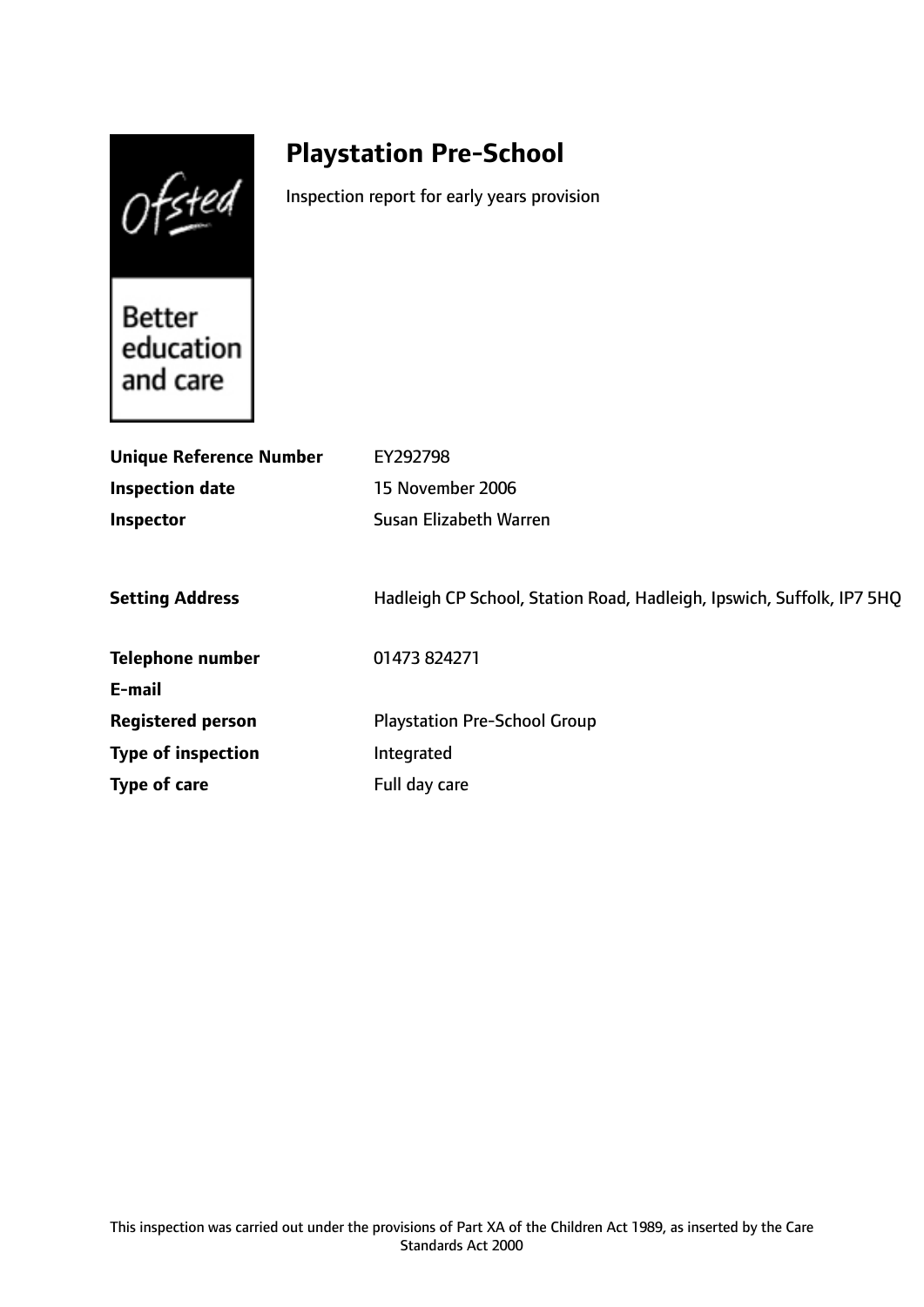# **ABOUT THIS INSPECTION**

The purpose of this inspection is to assure government, parents and the public of the quality of childcare and, if applicable, of nursery education. The inspection was carried out under Part XA Children Act 1989 as introduced by the Care Standards Act 2000 and, where nursery education is provided, under Schedule 26 of the School Standards and Framework Act 1998.

This report details the main strengths and any areas for improvement identified during the inspection. The judgements included in the report are made in relation to the outcomes for children set out in the Children Act 2004; the National Standards for under 8s day care and childminding; and, where nursery education is provided, the *Curriculum guidance for the foundation stage.*

The report includes information on any complaints about the childcare provision which Ofsted has received since the last inspection or registration or 1 April 2004 whichever is the later.

## **The key inspection judgements and what they mean**

*Outstanding: this aspect of the provision is of exceptionally high quality Good: this aspect of the provision is strong Satisfactory: this aspect of the provision is sound Inadequate: this aspect of the provision is not good enough*

For more information about early years inspections, please see the booklet *Are you ready for your inspection?* which is available from Ofsted's website: *www.ofsted.gov.uk.*

## **THE QUALITY AND STANDARDS OF THE CARE AND NURSERY EDUCATION**

On the basis of the evidence collected on this inspection:

The quality and standards of the care are satisfactory. The registered person meets the National Standards for under 8s day care and childminding.

The quality and standards of the nursery education are satisfactory.

## **WHAT SORT OF SETTING IS IT?**

Playstation Pre-School opened over 15 years ago and operates from a classroom within a primary school in Hadleigh, Suffolk. A maximum of 20 children may attend the pre-school at any one time. The pre-school is open each weekday from 09.15 to 15.30 during school term times. All children share access to a secure, enclosed outdoor play area. Children may attend for half day or whole day sessions, with an optional lunch club.

There are currently 54 children aged from two to under five years on roll. Of these, 24 children receive funding for nursery education. Children come from the local area and surrounding villages. The pre-school currently supports a number of children with learning difficulties and/or disabilities and also supports a number of children who speak English as an additional language.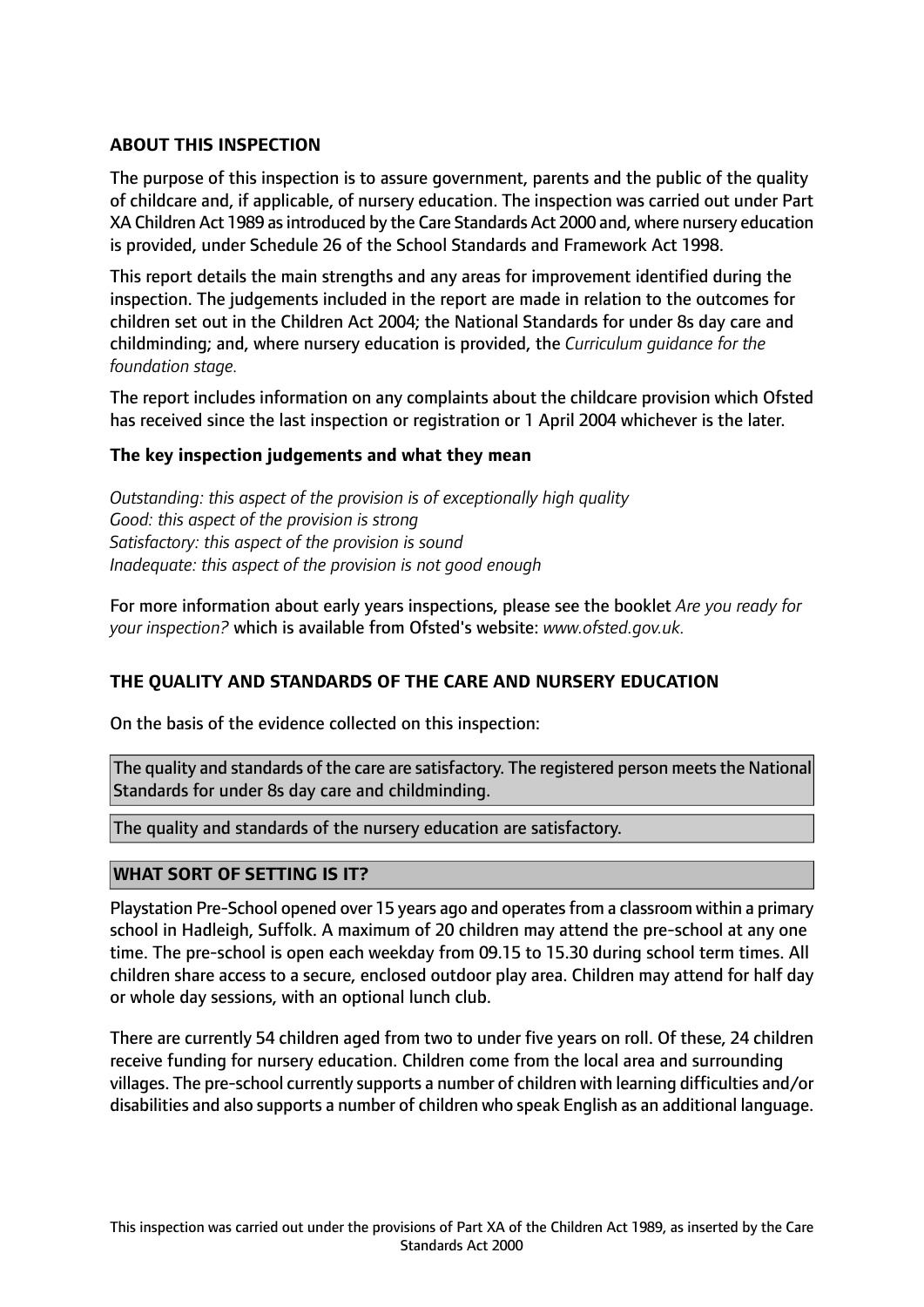The pre-school employs six members of staff. Of these, five hold appropriate early years qualifications and one is working towards a qualification.

## **THE EFFECTIVENESS OF THE PROVISION**

#### **Helping children to be healthy**

The provision is satisfactory.

Children learn about some aspects of a healthy lifestyle such as eating healthily at snack time, when they have a selection of fresh fruit and vegetables with milk or water to drink. They wash their hands after messy play or after using the toilet, although the hand washing area is untidy at times and lacks any visual prompts to help children, and the paper towels are too high for some children to reach. Although a cleaning routine for the premises is in place it is ineffective in keeping some areas of the playroom and shared cloakroom to a high standard of cleanliness, thereby placing children, potentially, at risk of infection from poor hygiene.

Children wear warm clothing when playing outside or visiting the exciting adventure play area and wooded area within the school grounds, keeping themselves warm and learning about self-care.

Children who need to be treated for minor injuries are cared for by trained staff and have the details recorded for a parent or carer to sign. Similarly, any medication given is recorded and the doses signed off. Consents are in place to seek emergency advice or medication for any child needing it, protecting children's health and welfare.

As well as snack time, some children attend for a lunch club where they eat a packed lunch sent from home. Parents are asked to include healthy foods for children and staff try to help the children eat sensibly and try their sandwiches or savoury choices before any biscuits or chocolate, reinforcing ideas about healthy eating.

Children have very good opportunities for physical development. They can play safely in the playground in a separate area using a range of outdoor equipment, or go for an adventurous walk to the challenging climbing and balancing equipment further away in the school grounds. Indoors, children have space to move around and can line up or find a space on the floor when asked to. They have a good range of tools and equipment to encourage the development of small motor skills and hand to eye coordination, such as scissors, hole punches, dough tools and mark making equipment. Hammers and tacks are popular and children can pour and fill containers with sand or water, sometimes combining these for a spectacularly messy effect!

## **Protecting children from harm or neglect and helping them stay safe**

#### The provision is satisfactory.

Outside the main entrance is a useful notice board telling parents about some activities and the snack menu each day. The main entrance door leads into a store area which is potentially hazardous due to clutter. A notice board inside the playroom gives some information about the setting for parents and an office is available for confidential meetings.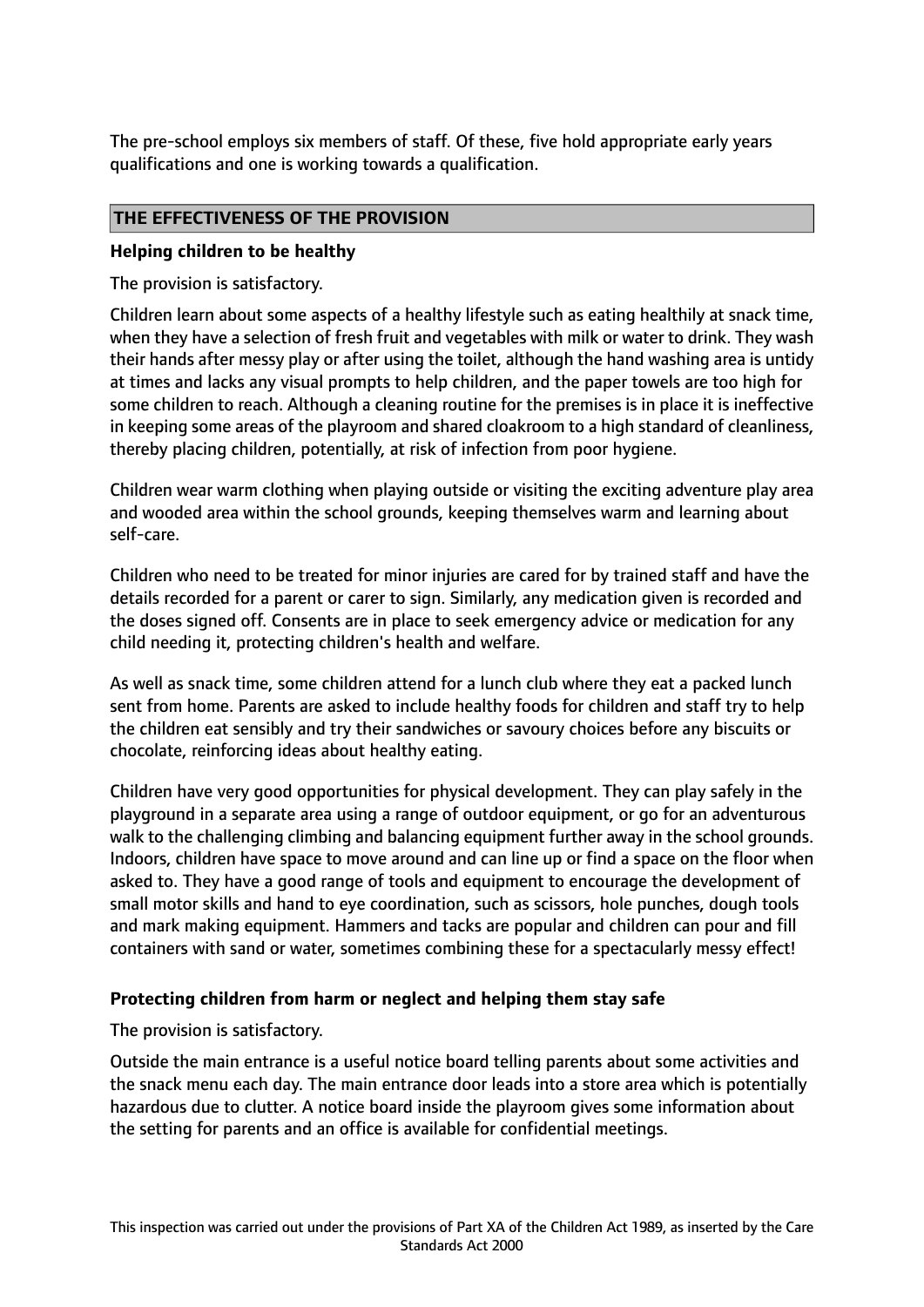Children are secure once in the playroom. They cannot leave the premises unseen and the door is monitored at the beginning and end of sessions to make sure children leave safely with an appropriate adult. Visitors are screened before admittance and signed on and off the premises. Most aspects of safety are well considered as staff carry out risk assessments regularly. However, in the adjacent outside area there are some hazardous plants which have been identified as a risk to children yet remain in place.

Children are cared for in a good-sized, well-proportioned playroom with sufficient furniture and equipment to meet their play and learning needs. However, the presentation of resources and standard of maintenance is in some places only just satisfactory. Children's work is displayed on the walls but displays are sometimes haphazard and careless, with evidence of old displays not removed and no consistent labelling to make attractive, interactive displays. Some are very high and not easily in children's range of vision, thereby making them less useful as a stimulating resource for learning. Some toys are in labelled trays or boxes but most are not, limiting children's independence in being able to access what they want to play with as well as making tidy-up time more difficult for the children.

Children are protected from potential harm or neglect as staff are aware of their responsibilities regarding child protection. A policy is in place setting out the group's approach to child protection issues and a member of staff has attended a recent training course to update and refresh knowledge of local procedures. Concerns are monitored for a short while before being referred to the appropriate authority, since children's welfare is paramount.

# **Helping children achieve well and enjoy what they do**

## The provision is satisfactory.

Children at the pre-school are cared for in one group. Currently staff do not use the 'Birth to three matters' framework or any other source of information to offer care specifically tailored to the under threes attending. These children have a developmental record in line with those set up for the older children, which is based on the Foundation Stage curriculum. Their individual needs are considered but the group is organised in such a way that it is difficult to have regard for very young children's specific needs for rest or sleep, and at whole group teaching times, and in the pre-lunch period it is not always appropriate for young children to be sitting for extended periods. Staff speak to the children appropriately, making eye contact and allowing children time to respond, building warm and friendly relationships.

## Nursery Education

The quality of teaching and learning is satisfactory. Children in receipt of funding for nursery education follow a programme based on the Foundation Stage curriculum which is designed to help them make progress through the stepping stones towards the early learning goals. Most staff have a generally good knowledge of the Foundation Stage and plan a range of activities across the areas of learning, however, not all staff are confident in the knowledge of how children learn or what the learning intentions of each activity are, so some opportunities for helping children maximise their potential are lost. Staff have recently introduced focused activity sheets with more detail which shows what the activity is expected to achieve and has space for evaluation to inform future planning; these are still in the early stages of use.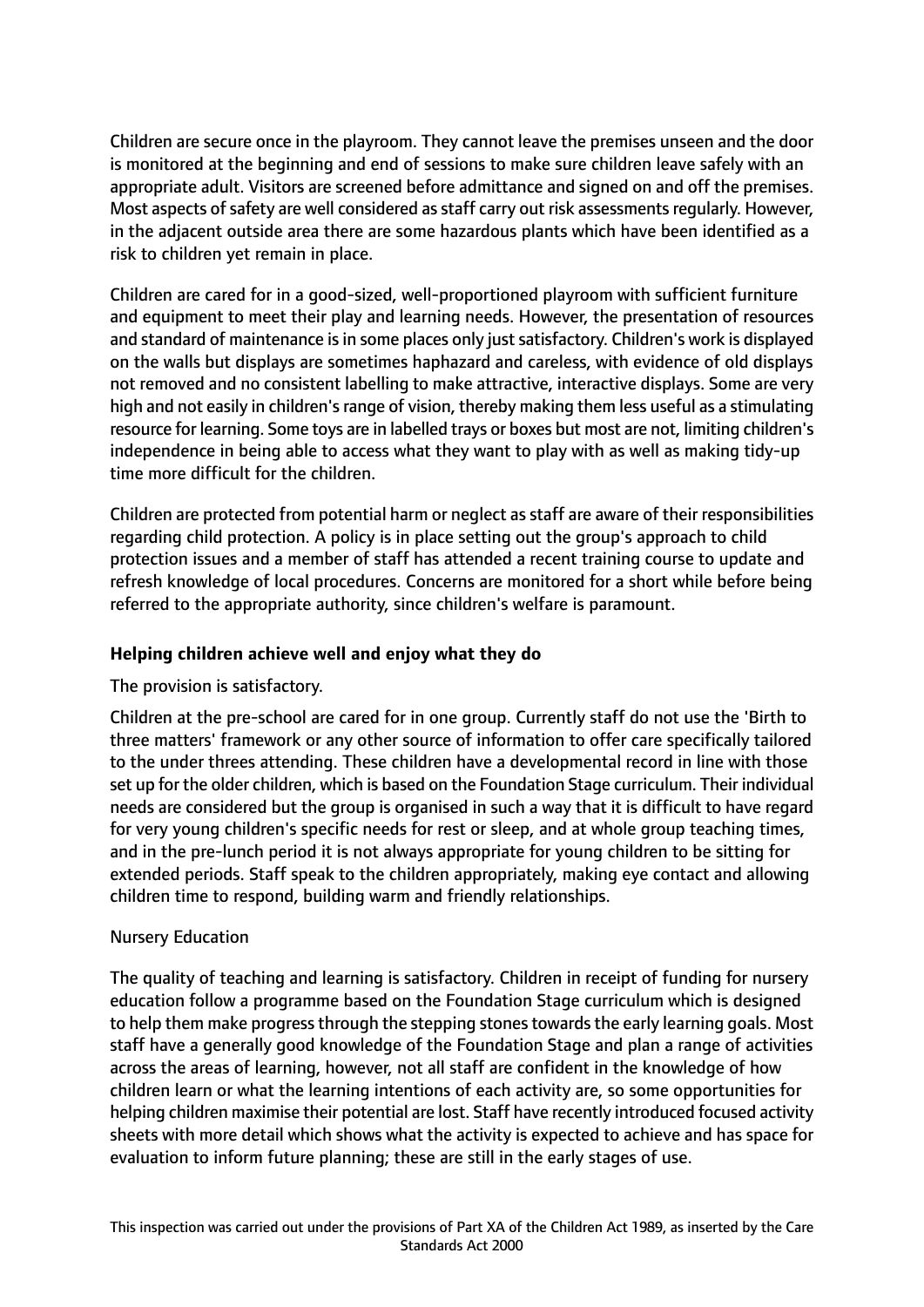Staff record children's achievements and progress to build into a profile which is shared with parents and may be passed on to the child's next setting. These are based on observations and assessments and staff discuss these in relation to their planning, but no written record of the next steps in children's learning is kept.

Children needing additional help are supported and monitored to make sure they can be included in all activities. This includes children who may have English as an additional language, when staff will try to have some key vocabulary to help children feel settled and able to ask for their needs to be met. Close working with outside professionals as well as parents is recognised as key to ensuring that all children make progress and achieve well.

The use of time and resources is poor at times throughout the sessions; the general pattern of the sessions involves a proportion of non-productive time for children and this has a negative impact on the play and learning potential, as well as knock-on effects with behaviour and children's general enjoyment and fulfilment in the time they spend at pre-school, which for some is a full day.

The sessions include a free play time when children can choose what they want to do from the range of activities provided as well as take part in an adult-focused activity. The options are explained to children at the beginning of the session to help them make choices about what to do. The free play time is followed by a tidy-up time before children go outside. After this the organisation of the day is less successful in terms of choice for children as most activities are cleared away and snack is served. Children's behaviour is less settled and they become less able to gain any meaningful experiences. This is an organisational issue as the day's routine currently includes a proportion of non-productive time for children, both those who are attending for a half day session and those who are staying for lunch or for a whole day.

Children are able to listen attentively and respond appropriately as they are told a story or when talking to staff about what they are doing. They express their ideas and explore language as they enjoy topic-based activities such as going on a bear hunt or talking about the hibernation habits of different creatures. Children are able to talk about both real and imaginary events as they play and work. The book area has a range of fiction and information books and soft seating to enable children to browse in comfort. They often choose to take a book to a member of staff and enjoy sharing one to one. Children have very good opportunities to freely experiment with a range of writing implements and a choice of large or small paper. They enjoy drawing and often write their names and other letters they know on their work. They have access to their name cards at all times and are encouraged to use them for reference.

Children explore shape and space as they play with construction kits, play dough and puzzles and use specialist mathematical equipment such as compare bears to make patterns and sequences. Calculation begins with the singing of action rhymes which count up and down, such as 'Five Little Speckled Frogs' and 'Five Currant Buns'. Children have sand and water to learn about weight and volume. Non-standard measures in the form of foot and hand prints introduce children to the idea of comparative size. Positional language is demonstrated to good effect in a practical way as children act out the story of the bear hunt and go under, over and through various obstacles. Children count and use number as they play and work, but there are few visual displays to help them recognise and order numbers and reinforce learning.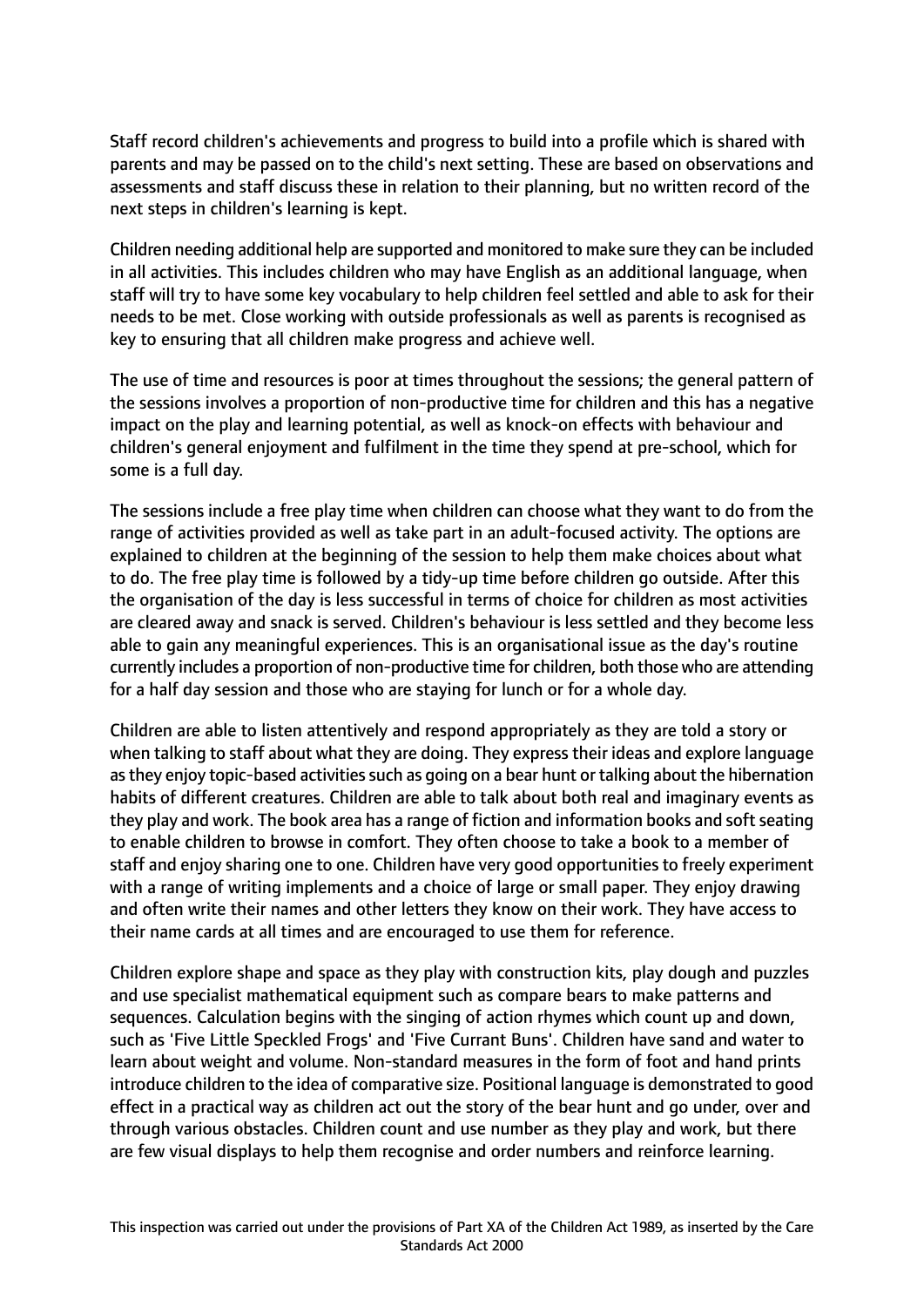Children learn about the seasons and changes in nature as they go for walks and collect specimens such as leaves. They can talk knowledgeably about bats and other animals who hibernate and understand that this means'a long wintersleep'. Children have use of a computer and begin to learn the basics of a simple programme. Children's design and making skills are given free rein as they use recycled materials to make models. Children occasionally look at other cultures, for example, sampling foods characteristic of various countries, but mainly celebrate traditional rather than world cultural events and festivals. Recently children thought about the significance of Remembrance Day and made some beautiful poppies.

Children have very good opportunitiesto explore colour and texture in two and three dimensions. They can paint freely using large brushes, draw with pens and collage using a variety of media, decorating their creations with glitter and glue. They use dough and other malleable materials to cut and shape. Children use small world toys and role play items including dressing up clothes and props to explore imaginative play scenarios and express their ideas, thoughts and feelings.

## **Helping children make a positive contribution**

The provision is satisfactory.

Children's needs are well known to staff as details are recorded on the registration forms and updated as required. All children are assigned a key worker who is responsible for liaising with parents and completing the child's developmental record, however not all parents find the key worker approachable or available to discuss issues. The recent introduction of the home link books enables information to be shared on a daily basis. The current organisation of the children in one group does not allow for the needs of the very youngest to be given special consideration, for example at whole group times. If children need a nap or rest, a comfy space is made for them in the quiet corner. Those children who arrive speaking a language other than English are helped to feel at home by the inclusion of some key vocabulary; staff work with parents to ensure the children can join in and ask to have their needs met.

Children show enthusiasm and concentration when working at self-chosen tasks such as playdough, sand, water play and free mark making. They enjoy the adult focused activities and delight in showing the results of their efforts to others, such as the glittery bats with flapping wings. They generally get on very well with one another, sharing resources and taking turns, and are taught to show consideration and concern for one another's feelings. Children are encouraged to be independent in choosing activities and some aspects of self care, but some opportunities, such as during the snack time routine and craft activities are lost. For example, staff set the tables for snack and pre-prepare craft items such as cut out shapes instead of encouraging children to do these for themselves. Children have some opportunities to learn about other cultures but few planned activities help them become aware of the similarities and differences between themselves and others.

Children with additional needs are supported and cared for by trained staff. Extra adult help is put in place when needed and staff work closely with parents and outside professionals at all times to ensure that children make progress and are able to join in with activities at their own level.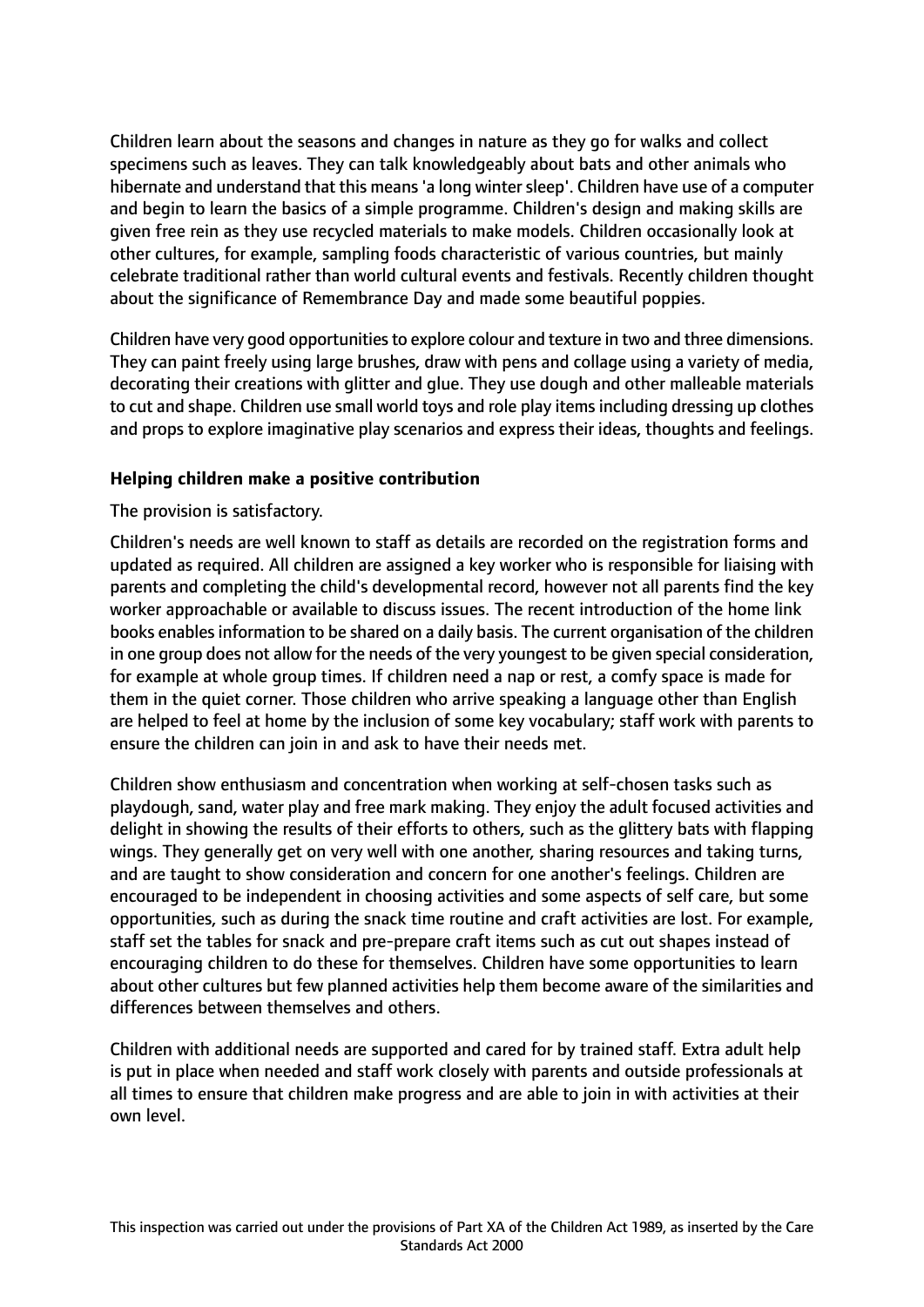Children's good behaviour is promoted by use of a special display tree with leaves awarded for effort or achievement. Children enjoy this process and applaud the children who have earned a leaf as it is put on the display tree. Children are mostly happy and settled and behave positively, however problems tend to occur at changeover times and when all the tables are cleared, or whilst children are simply 'waiting' for staff to organise the next part of the session. This reduces children's choice and they become unsettled and less able to concentrate well.

The partnership with parents is promoted by the use of the home link book, in which parents can comment and share any relevant information about their child. A prospectus and regular newsletters inform parents about the day to day routines and procedures as well as any extra activities and events. Staff are available at the end of sessions although, with the current organisation, the manager is absent at the end of the morning session as she is on escort duty bringing children from another setting. Children's details, including personal information and consent forms are stored confidentially in the office. Parents are positive and speak warmly of the setting, saying their children are generally happy and enjoy attending, always eager to talk about the things they have enjoyed and the friends they have made.

The partnership with parents and carers is satisfactory for children in receipt of funded nursery education. Parents have two, more formal, opportunities a year to meet staff and discuss their child's developmental progress. This includes looking at the development profile and discussing children's achievements and the next stages in learning, although these are not available in a written format.

Children's spiritual, moral, social and cultural development is fostered. Children are beginning to understand the consequences of their actions and how these might make others feel. Children gain a sense of the wider world by activities such as the Remembrance Day celebrations and discussions, particularly pertinent for those children whose families are in the armed forces.

## **Organisation**

The organisation is satisfactory.

Children are cared for by staff who have been checked and vetted to make sure they are suitable to be in contact with children. Any volunteers or parent helpers are made aware of the limitations of their contact, such as personal care, thus protecting children and keeping them safe and well cared for. There is a recruitment and induction procedure in place for new staff, with some job descriptions in place outlining duties and responsibilities.

The organisation of the day is a cause for concern. Although the staff ratio is favourable, at some times staff are not actively engaged with children but busy with routine matters, whilst children wait. The successful parts of the day include times when children have free choice from a range of activities set out for them including core activities such as sand, water, dough and mark making, floor toys and books, outdoor play and role play. However, the current routine involves clearing away all activities several times a day so that at times children are present with no choice of activity; they are contained within the book area whilst the midday changeover occurs as the lunchtime session is arranged and this can be drawn out, causing some frustration for children. The deployment of staff and the quite complex arrangements for children coming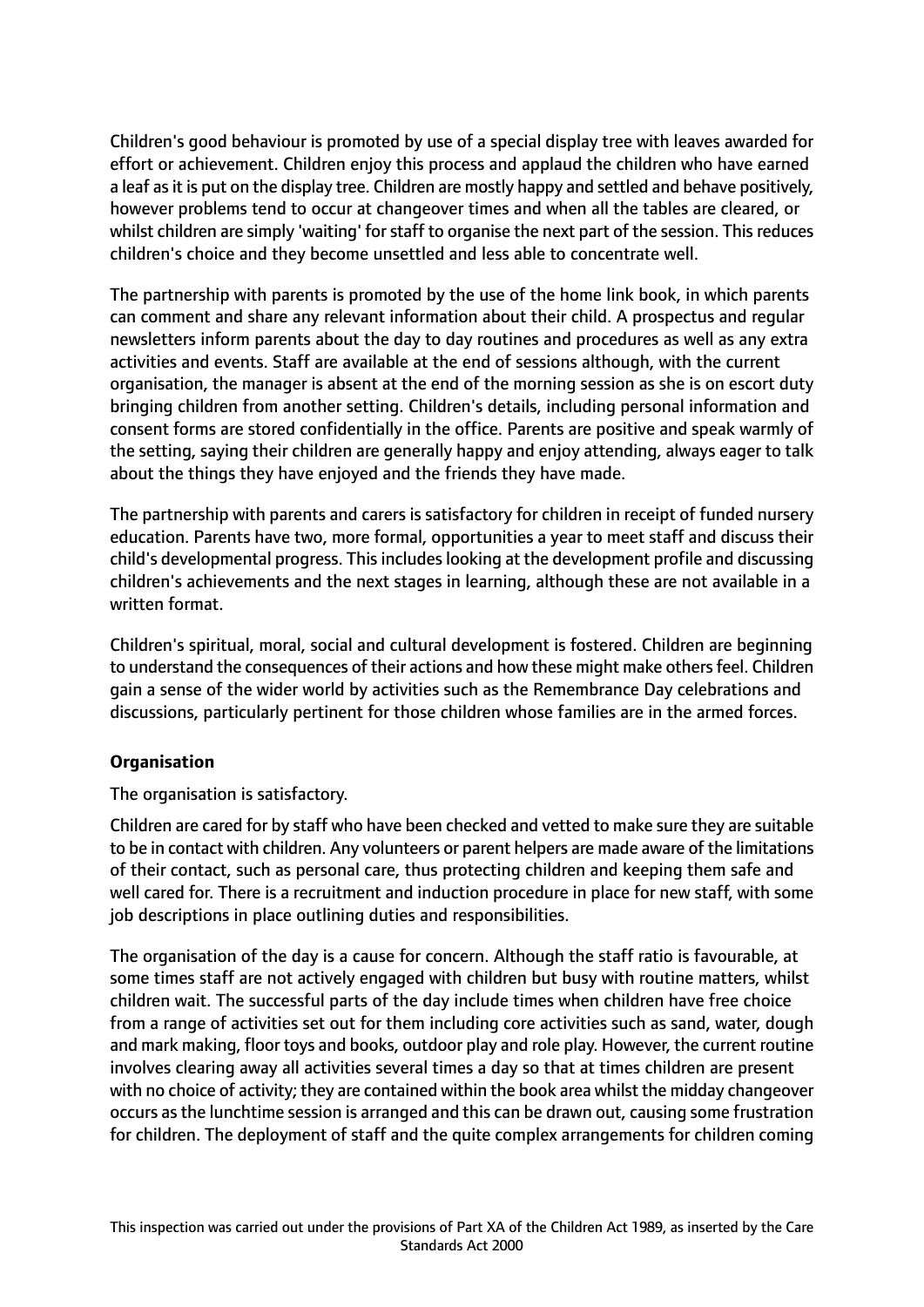and going, particularly around the busy lunchtime period do not meet the care and learning needs of the children well. As a result, children's behaviour and concentration deteriorate.

Documentation and paperwork isin place to support the care and welfare of children. Attendance records show when children and staff are present and all policies and procedures are kept in the office for parents and staff to refer to. Most policies are well thought out and contain all the relevant information, however, some are not up-to-date and do not contain the latest information and contact details, for example the complaints policy.

Leadership and management is satisfactory. The manager and committee work together to run the setting on a day to day basis. Staff are mostly aware of their responsibilities and duties throughout sessions. Staff have a commitment to the care and welfare of the children and a policy of inclusion ensures those needing additional help are supported.

Staff development and training is looked at through the appraisal system and staff are encouraged to attend day courses or full programmes of study in order to improve and update knowledge or gain further qualifications. Information gained at training days is shared at staff meetings so that the children can benefit from new ideas.

There is an awareness of areas of strength and areas for improvement, although progress on these is not always as prompt as it could be, for example, the general cleanliness and hygiene of the setting, which was identified as an issue some time ago, and the issues identified in the previous inspection report which in some cases have shown limited progress. The group does seek and welcome support and advice from outside agencies such as the local authority.

Overall, children's needs are met.

## **Improvements since the last inspection**

At the last inspection the group was asked to ensure that all records relating to day care activities are readily accessible on the premises and available for inspection at all times. These are now in place and kept in the nursery office.

At the last inspection the group was asked to develop the focused activity sheets to show clear differentiation, evaluate activities and show how thisinformation isthen used in future planning. These have only very recently been introduced and staff are still getting to grips with using them as a new method of short term planning, therefore it is not yet possible to evaluate their effectiveness.

The group was asked to include other cultures and beliefs when planning for children'slearning; there is still little evidence of activities reflecting world cultures and staff recognise this as an area in which they are less confident and therefore needing further work.

The group was asked to provide more problem solving activities within the daily routine around calculating, adding and subtraction. Limited progress has been made on this. Children sing counting songs but opportunities for day to day practical calculation such as counting out cups and plates at snack time are still not being utilised.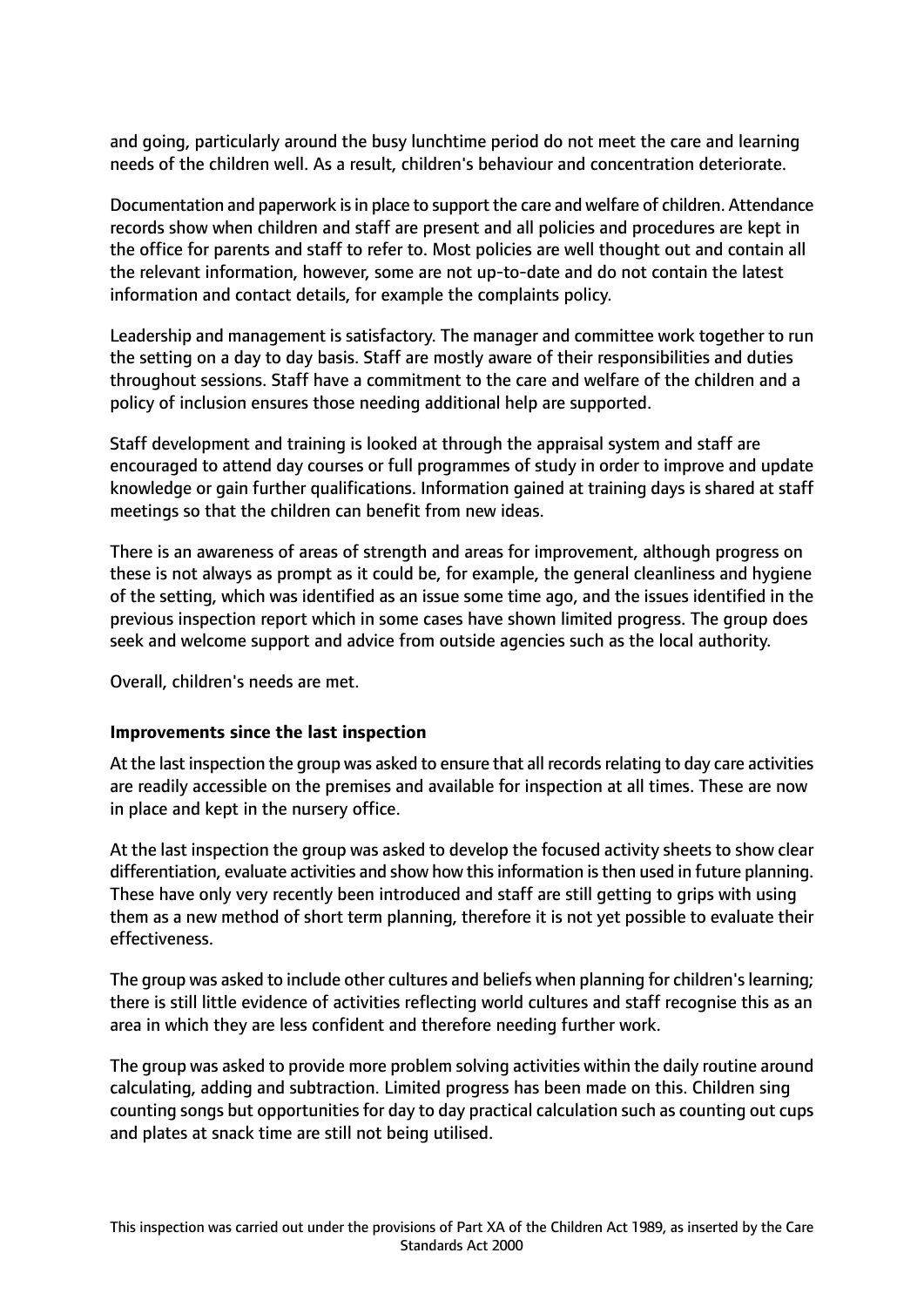The group was asked to continue to develop staff knowledge and understanding on observations and assessments and recording children's progress. Children's profiles are now completed using observations to show what children have done, but do not yet show the next steps in learning, which are discussed amongst staff but not recorded.

This limited progress on identified issues means that there are still a few significant gaps in the provision of a broad and balanced curriculum for children receiving funding for nursery education. The recommendations following this inspection are intended to build on and extend this progress.

# **Complaints since the last inspection**

Since the last inspection there has been one complaint made to Ofsted relating to National Standard 7: Health. This concerned the cleanliness and standard of hygiene of the shared toilet and nappy changing areas.

Ofsted asked the provider to conduct an internal investigation and as a result of the information given, regarding changes made and monitoring systems put in place, Ofsted was satisfied that no further action is required. At the close of the investigation the provider remained qualified for registration.

The provider is required to keep a record of complaints made by parents, which they can see on request. The complaints record may contain complaints other than those made to Ofsted.

# **THE QUALITY AND STANDARDS OF THE CARE AND NURSERY EDUCATION**

On the basis of the evidence collected on this inspection:

The quality and standards of the care are satisfactory. The registered person meets the National Standards for under 8s day care and childminding.

The quality and standards of the nursery education are satisfactory.

## **WHAT MUST BE DONE TO SECURE FUTURE IMPROVEMENT?**

## **The quality and standards of the care**

To improve the quality and standards of care further the registered person should take account of the following recommendation(s):

- •implement effective procedures for cleaning and organising all areas of the setting including surfaces, resources and toilet areas to make sure the environment is clean, hygienic and safe for children
- take steps to improve the outside area and minimise hazards to children to make a safe and suitable play space for children (this refers to potentially poisonous plants)
- •review the organisation and staffing arrangements around busy periods to improve outcomes for all children and begin to look at sources of information such as the 'Birth